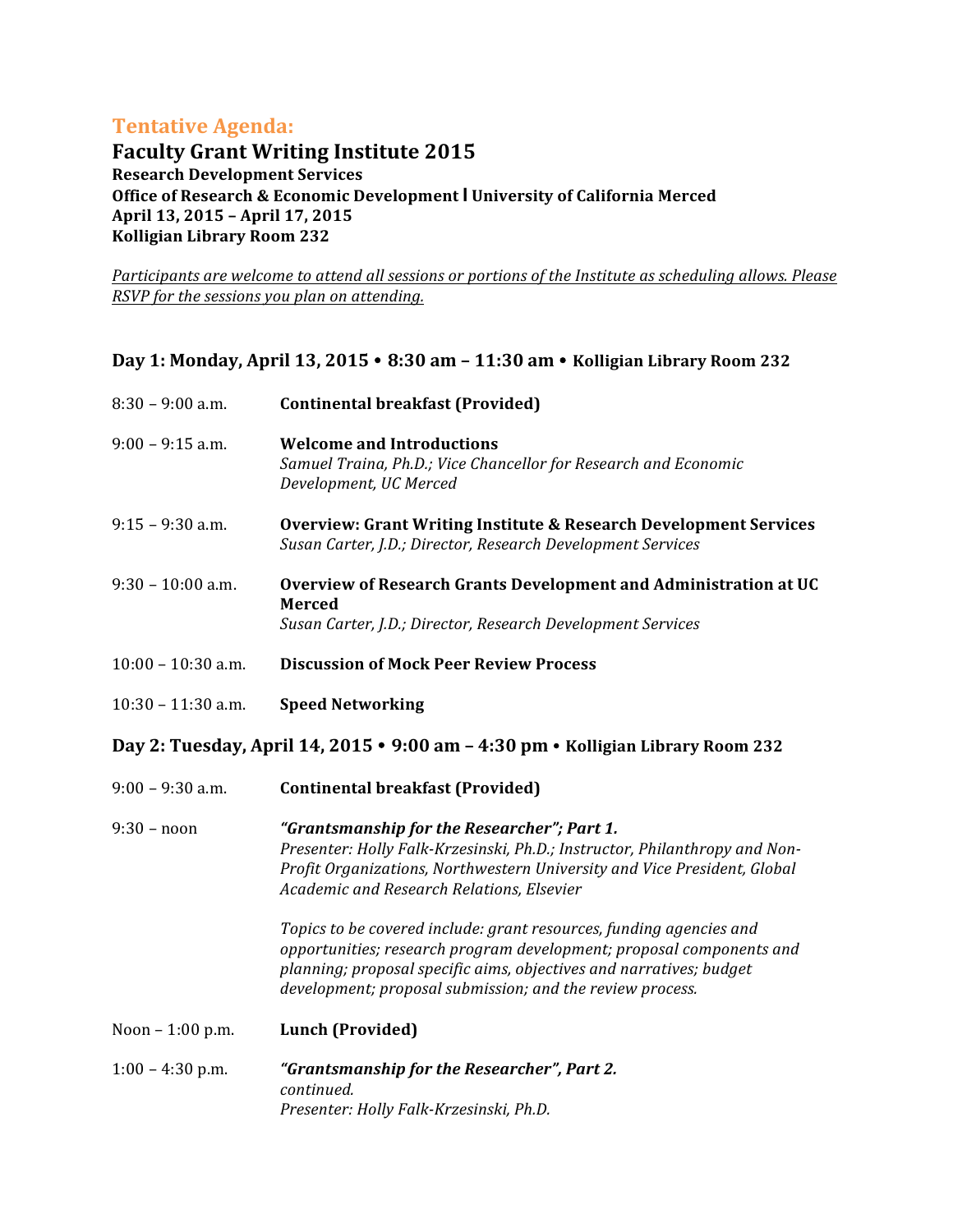*Continuation of the morning session.* 

## Day 3: Wednesday, April 15, 2015 • 8:00 am - 2:30 pm • Kolligian Library Room 232

| $8:00 - 8:30$ a.m.      | <b>Continental breakfast (Provided)</b>                                                                                                                                                                                                                             |  |
|-------------------------|---------------------------------------------------------------------------------------------------------------------------------------------------------------------------------------------------------------------------------------------------------------------|--|
| $8:30 - 10:30$ a.m.     | "Grantsmanship for the Researcher", Part 3.<br>Presenter: Dr. Holly Falk-Krzesinski<br>continued.                                                                                                                                                                   |  |
| $10:30 - 10:45$ a.m.    | <b>Break</b>                                                                                                                                                                                                                                                        |  |
| $10:45 - noon$          | "Team Science: Proposals, Planning, Leadership and Tools"<br>Presenter: Dr. Holly Falk-Krzesinski                                                                                                                                                                   |  |
| Noon $-1:00$ p.m.       | Lunch (provided)                                                                                                                                                                                                                                                    |  |
| $1:00 - 2:30$ p.m.      | <b>Getting to Know the Federal Funders</b><br><b>Overview: Federal Funds at UC Merced</b><br>Susan Carter, J.D.; Director, Research Development Services                                                                                                            |  |
|                         | <b>Trends in Federal Funding</b><br>Samuel Traina, Ph.D.; Vice Chancellor for Research and Economic<br>Development                                                                                                                                                  |  |
|                         | <b>Talking with Agencies and Program Officers</b><br>Marjorie Zatz, Ph.D.; Vice Provost and Graduate Dean<br>Thomas Peterson, Ph.D.; Provost and Executive Vice Chancellor                                                                                          |  |
| <b>Library Room 232</b> | Day 4: Thursday, April 16, 2015 • 8:30 am - 11:45 am; 1:30 pm - 4:00pm • Kolligian                                                                                                                                                                                  |  |
| $8:30 - 9:00$ a.m.      | <b>Continental breakfast (Provided)</b>                                                                                                                                                                                                                             |  |
| $9:00 - 11:45$ a.m.     | <b>Grant Writing for the Social Sciences and Humanities</b><br>Barbara Walker, Ph.D.; Director of Research Development for the Social<br>Sciences, Humanities, and Fine Arts, UC Santa Barbara<br>(Session Co-Sponsored by the UC Merced Center for the Humanities) |  |
| $1:30 - 2:30$ p.m.      | <b>Focus on Early Career Proposals</b><br>Susan Carter, J.D.; Director, Research Development Services                                                                                                                                                               |  |
| $2:30 - 2:45$ p.m.      | <b>Break</b>                                                                                                                                                                                                                                                        |  |
| $2:45 - 4:00$ p.m.      | <b>Panel of Faculty Early Career Award Recipients</b>                                                                                                                                                                                                               |  |

*Asmeret Berhe, Associate Professor for School of Natural Sciences Miguel Carreira-Perpinan, Associate Professor for School of Engineering* Sayantani Ghosh, Associate Professor for School of Natural Sciences